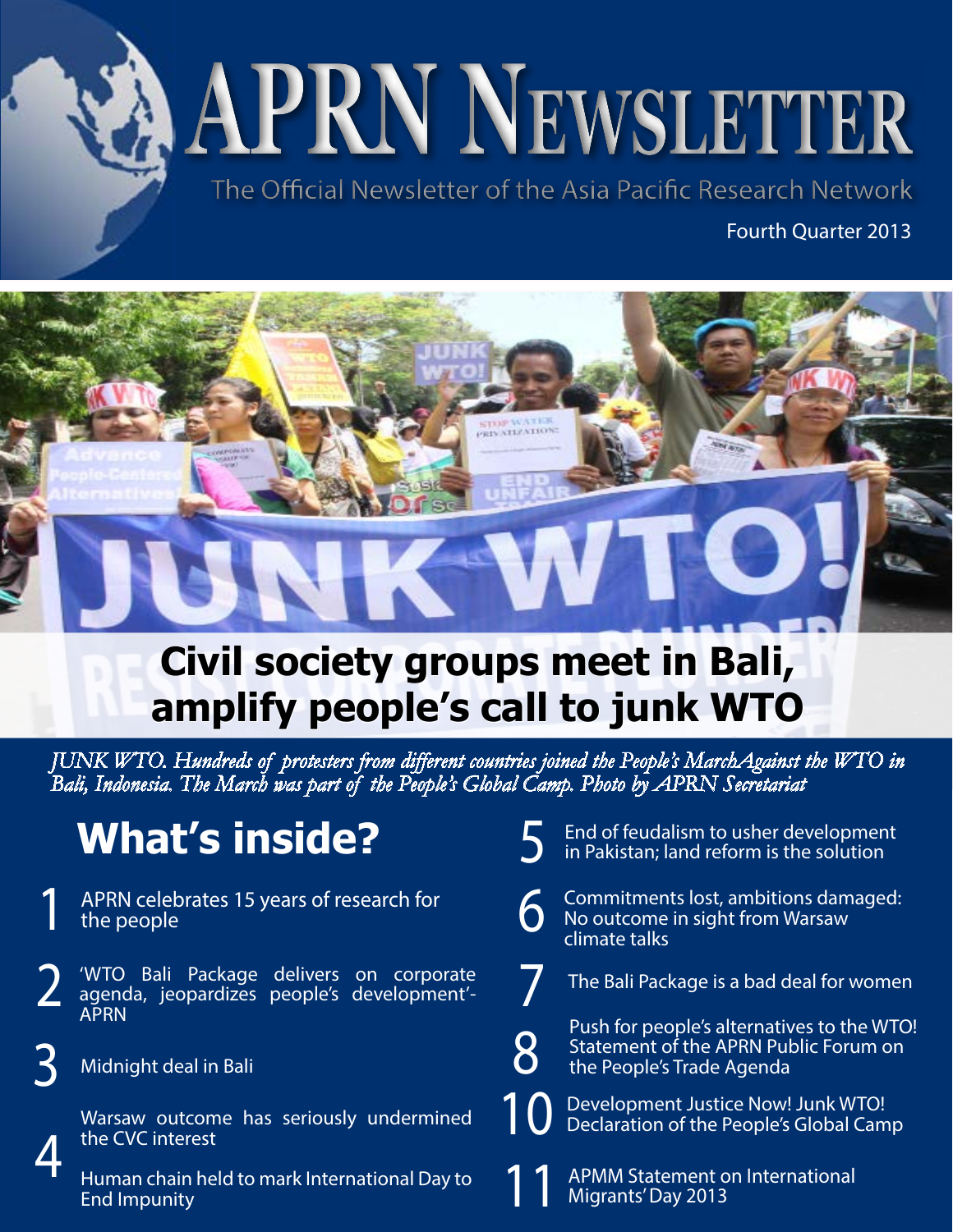*Photo by APRN Secretariat*

# **APRN celebrates 15 years of research for the people**

APRN Secretariat | www.aprnet.org

BALI, Indonesia – The Asia Pacific Research Network (APRN) celebrated its 15th year of research for and with the people with a series of activities at the People's Global Camp (PGC) for sovereignty and development in Bali, Indonesia. The PGC is a counterpoint to the WTO MC9 which ran from December 3 to 7, 2013.

### *APRN Public Forum on the People's Trade Agenda*

On December 4, the network conducted the Public Forum on the People's Trade Agenda with CSOs expounding on alternative frameworks to neoliberal trade such as Development Justice and the Bandung Principles as well as the already operating alternatives such as Fair Trade and the Bolivarian Alternative for the Latin Americas (ALBA).

Kate Lappin of the Asia Pacific Women in Law and Development (APWLD) discussed the five foundational shifts of Development Justice, which are: (a) redistributive justice; (b) economic justice; (c) social justice; (d) environmental justice, and; (e) accountability to peoples. As an alternative development framework, Development Justice envisions a new trade and financial architecture that will ensure that poor countries own their development strategies and meet their needs. Sonny Africa of IBON Foundation elaborated on the Bandung Principles of 1955 and their relevance to the current struggles for alternatives to neoliberal trade. Africa highlighted the Bandung Principles' emphasis on the struggle for decolonization of developing countries and genuine south-south cooperation as processes crucial to achieving economic development of poor countries. Patricia Ranald of Australia Fair Trade and Investment Network (AFTINET) elaborated on the principles of people to people fair trade and the ALBA as among the existing and operational systems that apply the principles of trade to serve the people's interests at the international level.

Speakers from different sectors shared on the impacts of WTO and trade liberalization and what their sectors envisage as alternative development models. Ujjaini Halim from the

Institute for Motivating Self- Employment (IMSE) stressed the need to uphold the principles of food sovereignty to stop export dumping, land grabbing, the loss of local varieties of seeds, and other negatives impacts of the Agreement on Agriculture (AoA). Joselito Natividad of the Asia Pacific Mission for Migrants (APMM) called for providing domestic jobs and ensuring the rights of workers, both local and migrant; promotion of humane working conditions, just wages, freedom of organization, collective actions, gender justice and universal social protection.

Shiela Singh of All Nepal Women's Association [Revolutionary] (ANWA[R]) specified that genuine land reform must be implemented to empower rural women and help them oppose structural oppression and trade liberalization. Adam Wolfenden of the Pacific Network on Globalization (PANG) commented that for the Pacific, neoliberal globalization is actually the flawed alternative because local communities have been practicing sustainable forms of local economies before their introduction to the global market. Sarah Dekdeken of the Indigenous People's Movement for Self Determination and Liberation (IPMSDL) pointed out that like the Pacific peoples, indigenous peoples have been practicing sustainable local economies before their territories went up for sale with the advent of investment and trade liberalization. Kavaljit Singh of the Public Interest Research Center (PIRC) elaborated on the benefits of a banking system that are restrictive towards foreign banks, a system applied by India which helped insulate it from financial shocks. Singh also warned of the high risks in losing sovereignty of a country's development strategies.

At the end of the public forum, the draft statement prepared by the secretariat was revised and circulated to different networks. (*See Statement of the APRN Public Forum on People's Trade Agenda* ).

#### *APRN 15th Anniversary Dinner*

The network celebrated its 15th year anniversary with a simple dinner attended by both new and old members, partners, and allies.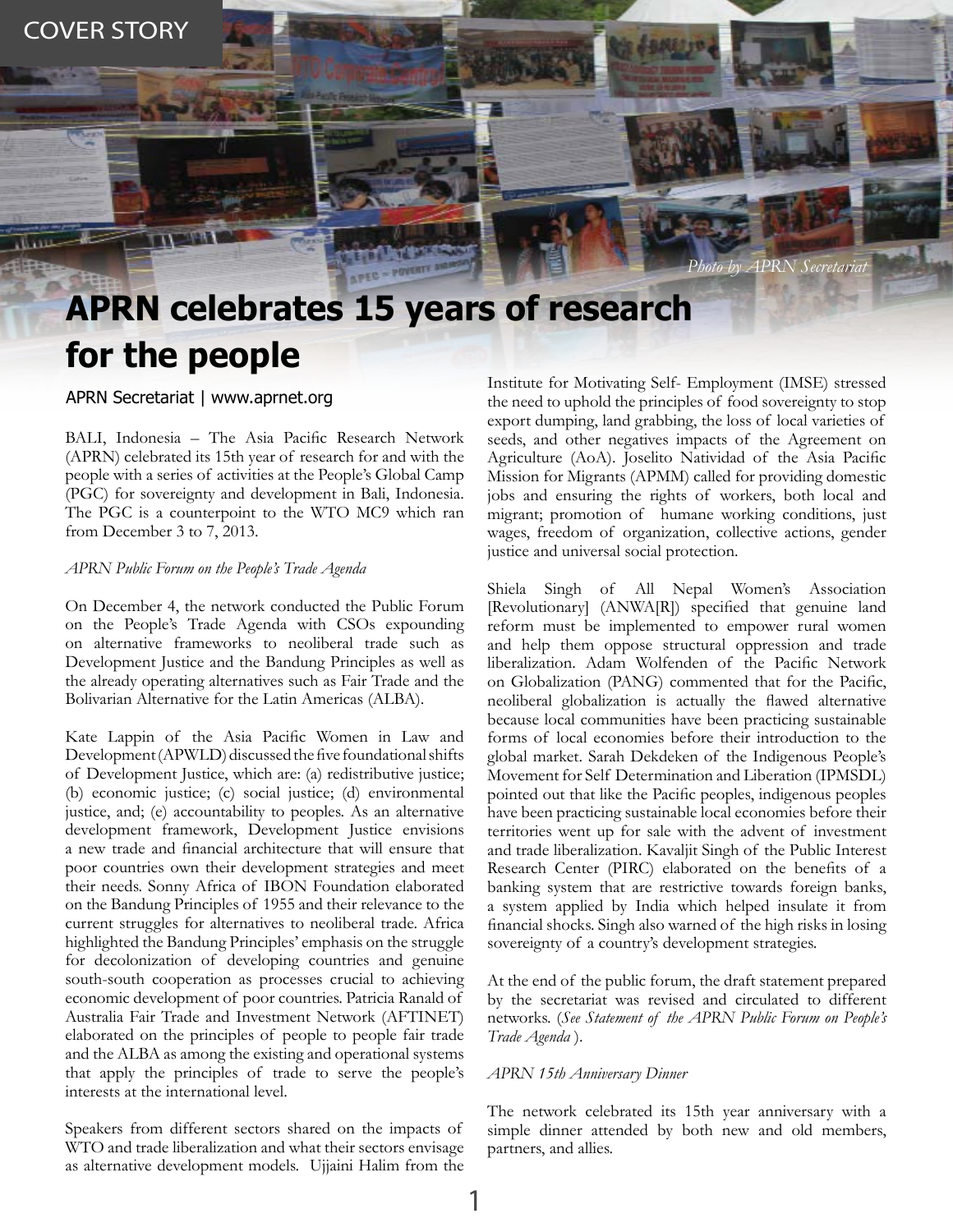Former Board of Convenors (BOC) chairperson Antonio Tujan Jr. provided a history of the network, from its roots in the struggles against Multilateral Agreement on Investment (MAI), to being a list serve before developing into a full grown network supporting people's struggles through research, advocacy and training. Jane Kelsey, a former BOC vice-chair, also shared her memories of APRN and lauded the new generation of members as the new unsung heroes that continue to give life to the network. Tyler Dale Hauger of The Karibu Foundation, one of APRN's longest partners, was present at the dinner and congratulated APRN on its 15th year anniversary.

APRN's latest publication, WTO and Maldevelopment, was launched during the anniversary dinner. Bonnie Setiawan, one of the authors and also a former BOC member, was present at the event where he also received the complimentary copies of the book and gave a short speech of how he developed his research. He also congratulated the network for its anniversary. To close the event, Maria Theresa Lauron, the current BOC chairperson of the APRN, affirmed APRN's continuing commitment to strengthen its research, advocacy

### and training and to strive for greater heights in supporting people's movements.

#### *Other activities*

APRN put up two photo exhibits on display at the PGC. Titled 'APRN Through the Years', the photo exhibit showed how APRN developed from a list serve to a network actively advocating on people's issues for the past 15 years.

The other photo exhibit featured Orin Langelle's photos on 'People's Struggles Against WTO and Neoliberal Globalization'. Orin Langelle is a photojournalist and the Director of Langelle Photography and the Global Justice Ecology Project. He is involved in different movements for social justice including the opposition to the Vietnam War in the 1960's.

APRN members and allies also joined the opening march of the PGC and the peoples march against WTO to express solidarity with the people's struggles against WTO and neoliberal globalization. ###

## **"WTO Bali Package delivers on corporate agenda, jeopardizes people's development"- APRN**

BALI— After more than a year of negotiations and a series of marathon meetings at the WTO MC9, 159 member countries have finally come to an 11th-hour agreement signing the unfair, pro-corporate Bali Package (BP). India settled for the four-year Peace Clause on its agriculture proposal. However, this peace clause will protect only developing countries which already have their own food security programs, leaving out poor countries which do not have their own programs yet. Meanwhile Cuba, Venezuela, Nicaragua, Bolivia and Ecuador withdrew their protest in exchange for the compromise wording with the US to deal with the embargo.

The lion's share of the projected \$1 trillion increase in the GDP as a result of the implementation of the Bali Package will largely go to developed countries and their transnational corporations (TNCs), leaving crumbs to the working people of the rest of the world. The cheaper cost of trade as a result of trade facilitation will only be true for developed countries whose own customs and port facilities are already developed and whose economies can produce large-scale. The package will require developing countries to implement expensive customs-modernization programs without consideration to their local capacity and needs, or else, face sanctions imposed by the WTO though its dispute settlement mechanism. The import-facilitating character of the Trade Facilitation will cancel out any gains made by developing countries from the much contentious G33 proposal on agriculture and the LDC [least-developed countries] proposal which remains nonbinding. The flood of imports from developed countries will further weaken the developing countries' local economies and increase displacement among home-grown businesses, local farmers and workers.

The long-time impasse of the WTO and the signing of a relatively small agreement are signs of a weakened multilateral trading system led by the WTO desperate for a fresh lease on life. They are also a tell-tale signs of how developed countries and corporations are desperate to get out of the global crisis by demanding more market access while providing measly incentives in return and aggressively protecting their own subsidies. The signing of the Bali Package in the WTO MC9 has a potential to create conditions wherein developed countries and their corporations can take dainty steps to eventually gain more momentum.

The Bali Package may seem paltry in terms of the number of areas that it is set to liberalize. However, as Director General Roberto Azevedo puts it, the Bali Package is not the end. The opening of markets and demanding of generous concessions of developed countries from developing countries will not stop in the areas which are to be liberalized by the BP. Considering the issues surrounding the BP resolved signals the start of the talks on the Post-Bali Package that is set to deliver other areas of trade including information technology, environmental goods and services, government procurement, and movement of migrant workers into the clasp of TNC giants through further liberalization.

The signing of the WTO agreement comes at the heels of the imminent approval of the Trans-Pacific Partnership Agreement (TPPA) in Singapore. Although often seen in competition with the WTO in terms of extent of areas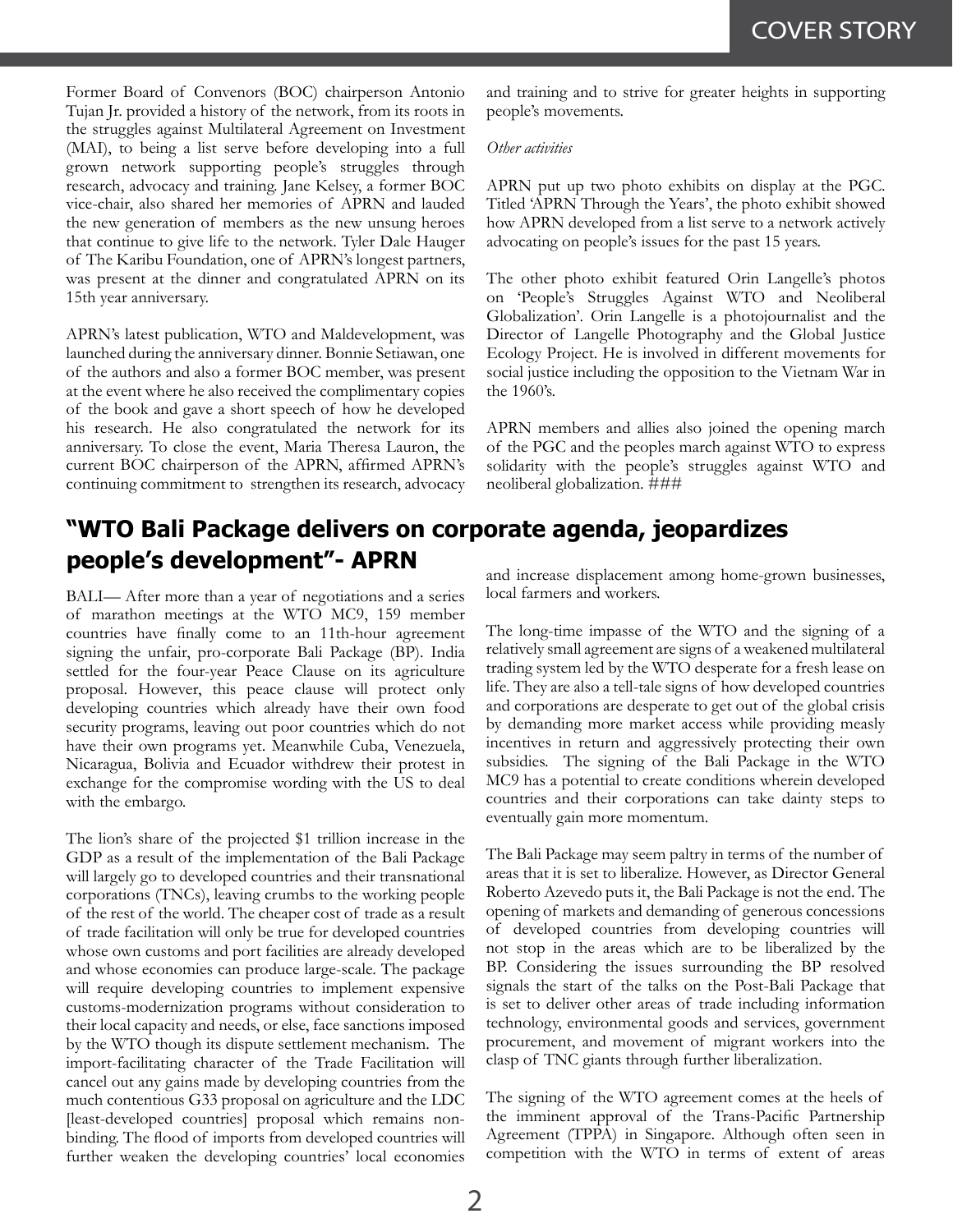for liberalization, the TPPA, once signed, will contribute immensely in advancing global monopoly capital through giving corporations the right to sue governments and market access to the economies of the developing countries.

 The massive poverty and maldevelopment that resulted from the two decades of trade liberalization are enough proof that WTO will not deliver genuine, sustainable development.

## **Midnight deal in Bali**

## IBON International | www.iboninternational.org

BALI-- The Ninth Ministerial Conference of the World Trade Organization concluded a new trade deal after intensive consultations almost round the clock from Wednesday 4 December until the early hours of Friday 6 December, followed by overnight meetings of heads of all delegations the following night.

The Bali trade deal is the first multilateral agreement reached in almost 20 years of WTO history. World leaders are now celebrating the Bali agreement for restoring confidence in the WTO after over a decade of failed ministerials.

WTO director-general Roberto Azevedo shed tears during the summit's closing ceremony on Saturday, a day after its scheduled conclusion. "We did it!" said Indonesia's Trade Minister Gita Wirjawan, who chaired the conference.

European Union President Jose Manuel Barroso said "I'm delighted at the news this morning of the global trade deal in Bali. This will give a real boost to the global economy."

"The WTO has entered a new era," remarked U.S. Trade Representative Michael Froman. He said that the trade facilitation part of the agreement will be a major boost to U.S. small exporters trying to navigate complex customs rules abroad.

Azevedo affirms this, saying "We're back in business … Bali is just the beginning."

Many believed the Ministerial was headed for another collapse especially after India declared that its food security was nonnegotiable. It made vociferous objections to provisions that might endanger grain subsidies program mandated by its new food security bill. In the end India agreed to an interim Peace Clause that it says would protect existing food stockholding programs of developing countries from legal challenge under the WTO's agreement on agriculture until a more permanent solution is agreed.

At the 11th hour, Cuba objected to removal of a reference to the decades-long US trade embargo that the small Caribbean island-nation wants lifted. Together with Bolivia, Nicaragua, and Venezuela, Cuba also expressed serious reservations about serious imbalances in the Bali package in favor of richer countries. After negotiations that lasted until the wee Further measures to liberalize other areas of trade disguised behind the promotion of the global value chains must be preempted. The system needs to be replaced by a multilateral trading system that will forward development justice to meet the needs of the people and enable them to live dignified lives. ###

hours of the morning of December 6, a compromise was struck in the form of a sentence upholding the principle of non-discrimination in goods in transit added to the final declaration.

On the other hand, civil society groups have been mostly critical of the Bali Deal. The Our World Is Not For Sale (OWINFS) network says the Peace Clause agreed only applies to existing Food Security programs, leaving out poor countries that might be in the process of developing such programs.

The APWLD says that "while we endorse the principle that governments should have the autonomous power to manage their own food security policies, without threats and bullying from other countries, we don't think this should be gained in a trade deal that opens up markets through increased 'trade facilitation'."

The OWINFS network says the deal on Trade Facilitation was shamelessly over-hyped in the media in terms of claimed economic gains and that it represents more of the same failed model of pro-corporate globalization and liberalization. "The bad deal binds developing countries to the customs and port-of-entry policies and procedures that rich countries have implemented over many decades to their own advantage, imposing excessive regulatory, human resources, and technological burdens on developing countries."

OWINFS says "The package of policies for the LDCs, which members agreed to almost a decade ago but have failed to implement, is completely non-binding. It is shameful that it was held hostage to rich country demands for pro-corporate rules on Trade Facilitation. This state of unfairness further exposes the WTO as an institution that facilitates the corporate priorities of developed countries over the needs of the poorest members."

"After 12 years of impassè, the WTO makes a midnight deal as a last-ditch effort to renew its legitimacy. But this Bali deal is an omen of a more aggressive neoliberal offensive," says Ario Adityo, national coordinator of the Indonesian Peoples Alliance (IPA). The Bali agreement, according to Adityo, sets the stage for a new expansion of the neoliberal agenda that is geared towards further liberalization of trade and agriculture, and privatization of services and technology.

A statement signed by over 30 civil society organizations including IBON International underscored the need to abandon the World Trade Organization and work towards an "Alternative Framework for International Trade and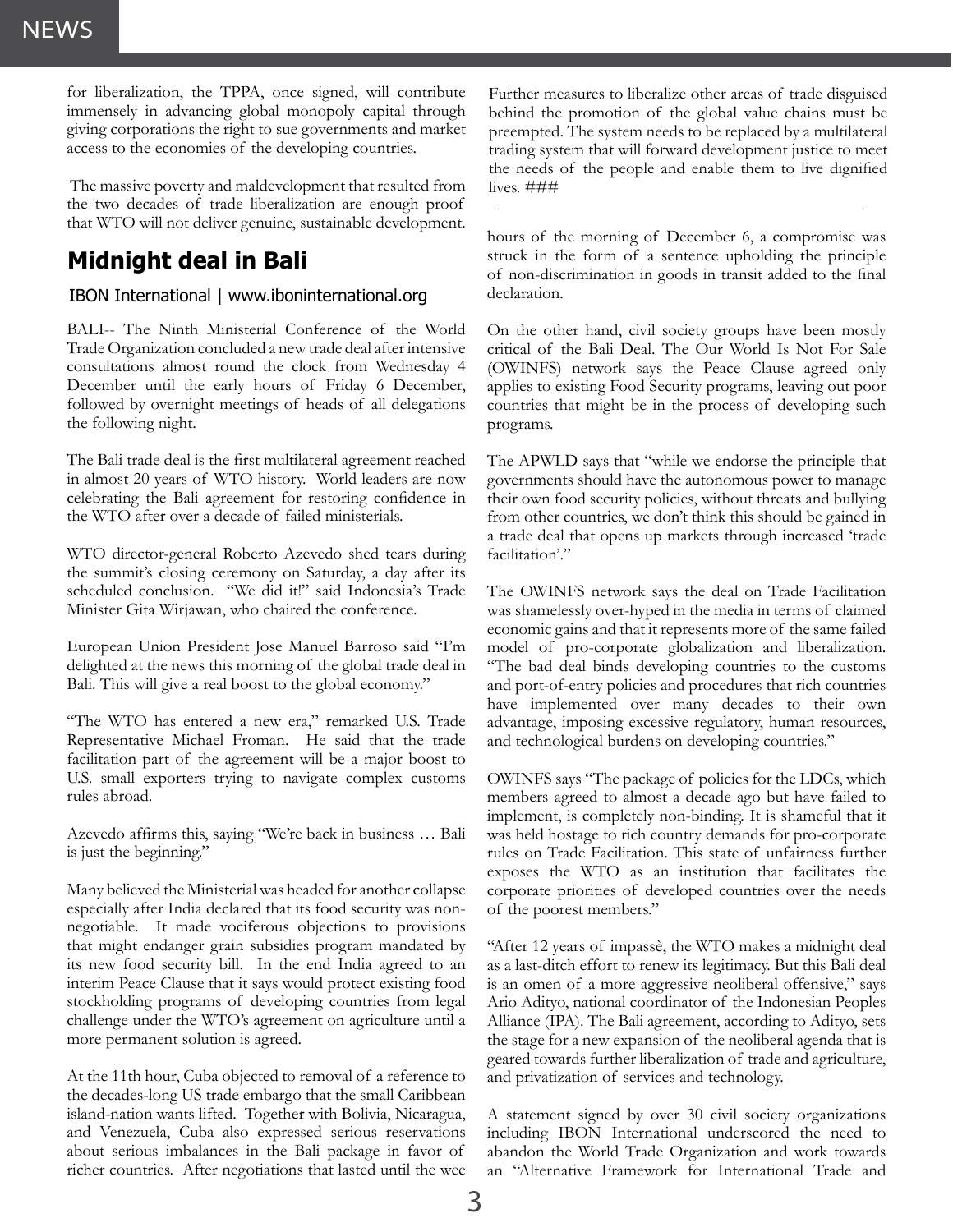Cooperation for Development Justice." The statement released 3 December says "instead of acceding to the unfair trade and investment regime that is being codified, strengthened and enforced by the WTO, free trade agreements such as the transpacific partnership and other neoliberal economic agreements, we need to abandon neoliberal globalization as a framework for development and international relations."

**Warsaw outcome has seriously undermined the CVC interest**

## EquityBd | www.equitybd.org

WARSAW, Poland -- On 30 November 2013, eight climatefocused civil society networks urged the government to work out on a concrete climate action plan, as the latest CoP-19 outcome has seriously undermined the interests of LDC and CVC (Climate Victim Countries) in facing climate changed present and future negative impact.

A press conference entitled "CoP-19 outcome: Interest of climate victim countries are really vulnerable" was organized by eight Bangladeshi climate-focused CSO networks, including EquityBd. The keynote paper was presented by Syed Aminul Hoque of EquityBD while Dr. Abdul Matin of BAPA moderated the press conference. In the written statement, Syed Aminul Haque mentioned that the CVC has gained very little out of the climate talks in Warsaw because of frequent non-cooperation of developed countries who are the biggest emitter and responsible for the climate warming.

He added that the most contentious topic for LDC and CVC's interest was the Loss & Damage issue, which has been concluded with establishing a working mechanism which has a three-year mandate up to 2016, and without any clarity on financing, which was strongly opposed by USA and EU allies especially by Australia.

The statement calls for a "Social Summit on Trade and Development" where social movements, civil society, academics, parliamentarians, local authorities, policy makers and officials from governments and multilateral institutions can gather to discuss and elaborate an alternative multilateral agenda for trade and development based on the basic principles of solidarity, equality, cooperation and respect for human rights. ###

He also recommended for Bangladesh not to wait for aid, but instead use its more than US\$15 billion of remittance. Bangladesh should design the own national climate plan for the future in compliance with the national five-year plan.

In his speech, Dr. Ahsan Uddin said that Bangladesh and the other LDCs are now facing strong opposition with Annex 1 countries along with the recently developed LMDC (Like-Minded Developing Countries) like India, China and Australia etc. He said that these countries are just obstructing the climate talks in every step. They have pushed the Loss and Damage issues, towards uncertainty. The developed countries are offering just a \$100m over the promised \$100b.

Golam Mortoza, editor of Weekly Shaptahik, said that the government delegation of Bangladesh to COP19 should have been more committed to the country and skilled to face the negotiators, 'because, a little humble sympathy from developed countries would not be enough…. We have to recognize our demand with our own right.' Dr. Abdul Matin of BAPA said that we should not only focus on claiming climate fund. We have to revise our own climate policy so that we can address issues of power plants like Rampal , as well as corruption. Otherwise, we will be morally and logically weak in the international climate negotiations in the future.###

## **Human chain held to mark International Day to End Impunity**

## VOICE Bangladesh | www.voicebd.org

DHAKA, Bangladesh -- Rights group VOICE, Media Watch and International Press Institute (IPI) jointly organized a human chain in front of the National Press Club in Dhaka today to mark the International Day to End Impunity.

Speakers called on the government to end impunity and demanded to stop violence against journalists, bloggers, and writers. The event was attended by journalists, human rights defenders, and civil society workers. Among those attended were Monjurul Ahsan Bulbul, President of the Bangladesh Federal Union of Journalists (BFUJ) and IPI Bangladesh; Omar Faruk, President of Dhaka Union Journalists (DUJ); Jahangir Alam Pradhan, General Secretary of DUJ; Ruhul Amin Gazi , the other president of BFUJ; Khairuzzaman Kamal, Treasurer of BFUJ; Rafiqul Islam Sabuj and Rahman Mustafiz, Executive Members of BFUJ. The event was moderated by VOICE Executive Director Ahmed Swapan Mahmud.

Speakers of the conference urged the government to bring justice for the journalists killed while doing their duties. They also urged just punishment for the offenders, including the killers of Sagar-Runi. A total number of 700 journalists were killed in the last decade, including 93 killed this year. Monjurul Ahsan Bulbul said that impunity, which is pervasive in many forms, is a serious global problem. It works to silence critical voices and create a fearful atmosphere so that journalists and bloggers would stop reporting on crimes and governance, and would restrain from documenting abuses of power, corruption of the governments and individuals. He demanded to end impunity and create a conducive environment respecting principles of human rights.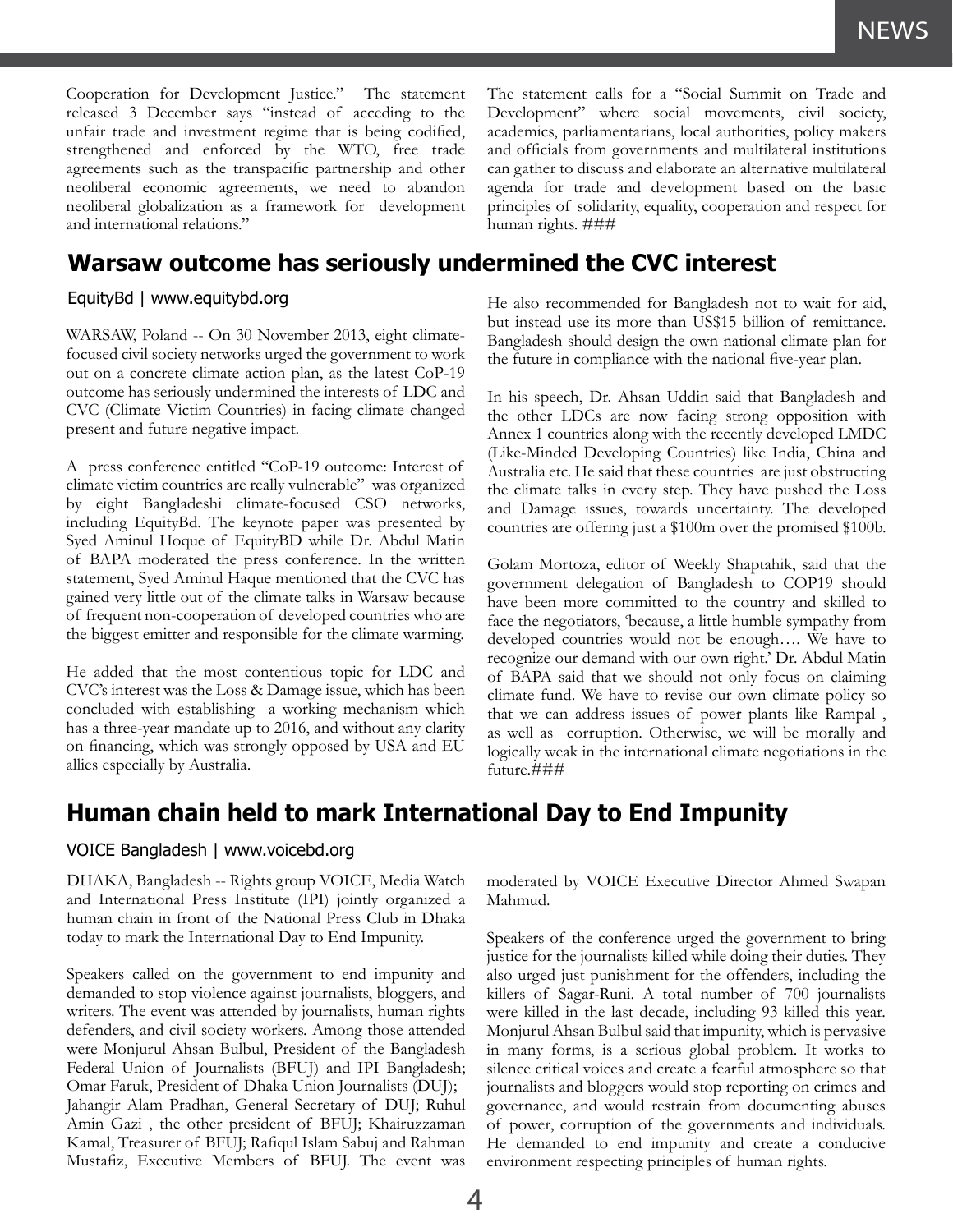Ruhul Amin Gazi said that journalists become the enemy of the government since they report abuses of power, other crimes as well as corruption. But acts of violence towards journalists are alarmingly increasing in Bangladesh. Violations committed against media people are clear attack against to their human rights and freedom of expression. Ahmed Swapan Mahmud, Executive Director of VOICE who moderated the programme, told that the chilling effects of impunity lead a society to self-censorship, hampered free speech, ignored human rights principles and undermined democratic practices, and also silenced the voices, putting fear in career and families at risk. He also made mention

that in the movement for free expression, democracy and human rights, citizens, artists, writers, bloggers, scientists, and journalists have been harassed, threatened, tortured, intimidated, jailed and killed. He also cited over 80 organizations based in more than 60 countries that observed the day and led a united voice in the similar call for justice.

Speakers also demanded greater scrutiny, prosecution, punishment, and effective measures to end impunity. They said that it is time to take a more decisive role in combating impunity and focus on all dimensions of the problems, especially in upholding the rule of law and justice. ###

## **End of feudalism to usher development in Pakistan; land reform is the solution, speakers say**

Pakistan Institute of Labour Education and Research | www.piler.org.pk

KARACHI, Pakistan -- Speakers at a consultation on land and resource rights on Wednesday, November 6, expressed concern over increasing landholding by big landlords and underlined the need to abolish the feudal system which is the main cause of underdevelopment in the country, specifically in Sindh and Balochistan provinces, where big land lords have also acquired political power. The consultation entitled "Responding to the Development Deficit in Sindh: A Dialogue on Land and Resource Rights" was organized by the Pakistan Institute of Labour Education and Research (PILER) at a local hotel. The speakers included (a) Senior Economist and Advisor to Balochistan Chief Minister, Dr. Kaiser Bengali; (b) Ms. Sadiqa Salahuddin of Indus Resource Centre, (c) Mr. Karamat Ali of PILER, and; (d) Taj Haider, Secretary General of Pakistan People's Party (PPP).

According to Dr. Bengali,"We have witnessed a big change in Southern Punjab that there is very low number of tenants of agriculture land, where number of lessee has also increased. Big farms have mostly been developed in Southern Punjab and land is utilized by corporations."

Dr. Bengali said wherever tenancy farming exists there is no development, because peasants do not get fair share of their labor. "When I was in the government in Sindh, I found that big landlords do not want development in Sindh," he remarked.

PILER Executive Director Karamat Ali said Pakistan is the only country, where new feudal landlords are created. Upon retirement, army officers are provided agriculture lands which make them new feudal lords. A large number of absentee landlords have deprived the people of their rights of livelihood. He said that the before British colonizers left Pakistan, they distributed agriculture lands to 6,000 landlords in Sindh to impose the neo-colonial system in the country. The lands were provided as gifts of their support to the British in the 1857 mutiny.

Militarization, religious fundamentalism and feudalism are the main hurdles in democracy in Pakistan. Mr. Ali also said that more than 80 percent of the elected representatives in the assemblies belong to feudal families in Pakistan. The bureaucracy in the country also belongs to landed families so there is a direct conflict of interests in the implementation of labor laws and land reforms in Pakistan, he furthered. Ali said the former Prime Minister Zulfiqar Ali Bhutto had introduced land reforms in Pakistan which the National Assembly passed as the Land Reforms Act in 1977. He suggested that Pakistan People Party (PPP) should introduce the Land Reforms Bill in Sindh Assembly and implement it accordingly, or the PPP should become a party in the Supreme Court's petition because its founder had introduced the land reforms.

Ms. Salahuddin of Indus Resource Centre (IRC) said that during the 2010 floods, her organization worked in a relief camp in Khairpur. Out of 195 families, only five had their own land, most of the affected were peasants working on the lands of powerful and influential persons who were either in the assemblies or were members of leading political parties. She pointed out that it was incorrect to say that people in rural Sindh do not want to leave their villages when in fact, people are devoid of all social services like education, health and family planning.

Mr. Haider of Pakistan People's Party (PPP) said the Land Rights Act was passed by Waderas of PPP in 1977. According to him, the provincial Sindh government is planning to set up Hari Courts in Sindh as provided under the Tenancy Act which the law department is already working on. For the manufacturing sector, the government is providing loans through Sindh Bank to the industrialists to restart the closed factories in the province. He sought the support from the civil society and regretted that bureaucracy is causing hurdles in implementation of the government policies. .###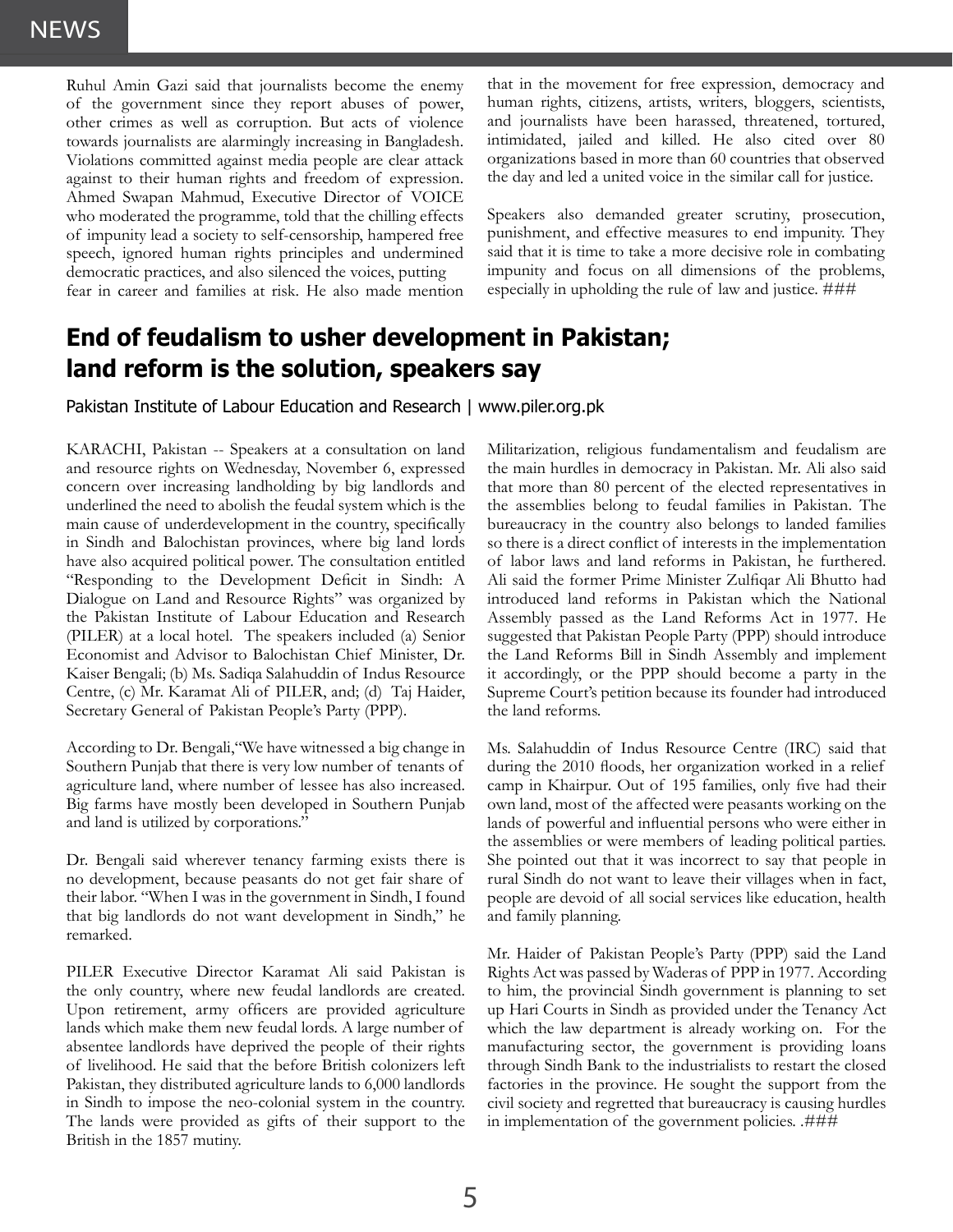**NEWS** 

*#VOLVEREMOS. CSO representatives who attended this year's Conference of Parties (COP19) of the UNFCCC in Warsaw, Poland walked out during the discussion of Loss and Damage Mechanism, an important aspect of the Climate Talks for developing countries. Photo from IBON International website*

## Commitments lost, ambitions damaged: **No outcome in sight from Warsaw climate talks**

IBON International

WARSAW, Poland—After grueling days of intense negotiations between developed and developing countries, this year's climate summit failed to produce meaningful outcomes to address climate change.

Firmly demanding for binding commitments, civil society and developing countries expressed disappointment over a last-minute proposal that again failed to meet impassioned calls for urgent climate action. The said plan, which is crucial in drafting a comprehensive international agreement for the Paris 2015 climate conference, adopted the term "nationally determined contributions" to replace climate finance commitments, but provided no mechanism to ensure that such "contributions" are actually met.

The diluted language of the conference outcome presents a growing problem for poor countries that are most vulnerable to the adverse effects of climate change. It allows further leeway for developed nations to backtrack on their commitments and effectively weakens the position of developing countries that struggle every year from the damages of climate catastrophes. Furthermore, the Green Climate Fund, a crucial operating body for climate finance, remains filled with empty promises and conservative pledges.

"The devastation in the Philippines should be reason enough for everybody to increase ambition AND action. We cannot afford to be stingy (in commitments) and conservative (in vision)," said Tetet Nera-Lauron of IBON International as she tackled the need for ambitious goals in addressing the impacts of climate change.

"The world needs drastic and urgent emissions cuts," she added.

Citing the refusal of developed countries to agree on the substance of an international agreement for 2015 and the overly branded corporate influence seen throughout the summit, civil society representatives staged a massive protest last Saturday to demand for climate justice. Marcin Korolec, COP 19 president and the Polish environment minister, was heavily berated for holding the climate talks parallel to a 'Coal and Climate Summit.'

Efforts of developed countries to stall negotiations were also criticized following the walkout of G77+China during the loss and damage talks. In addition, Japan reneged from its earlier commitments to cut carbon emissions as Australia followed suit and expressed disinterest in achieving a workable pathway towards a fair and equitable climate agreement.

by the refusal to accept historical responsibilities. ### Despite the tremendous pressure to come up with positive results, the Warsaw climate talks delivered no substantive outcome and instead allowed dirty energy industries to undermine the fundamental objectives of the UNFCCC itself. Indeed, this year's climate talks attest to the commitments lost in the course of negotiations and the ambitions damaged

*Reference: Maria Theresa Nera- Lauron tlauron@iboninternational.org*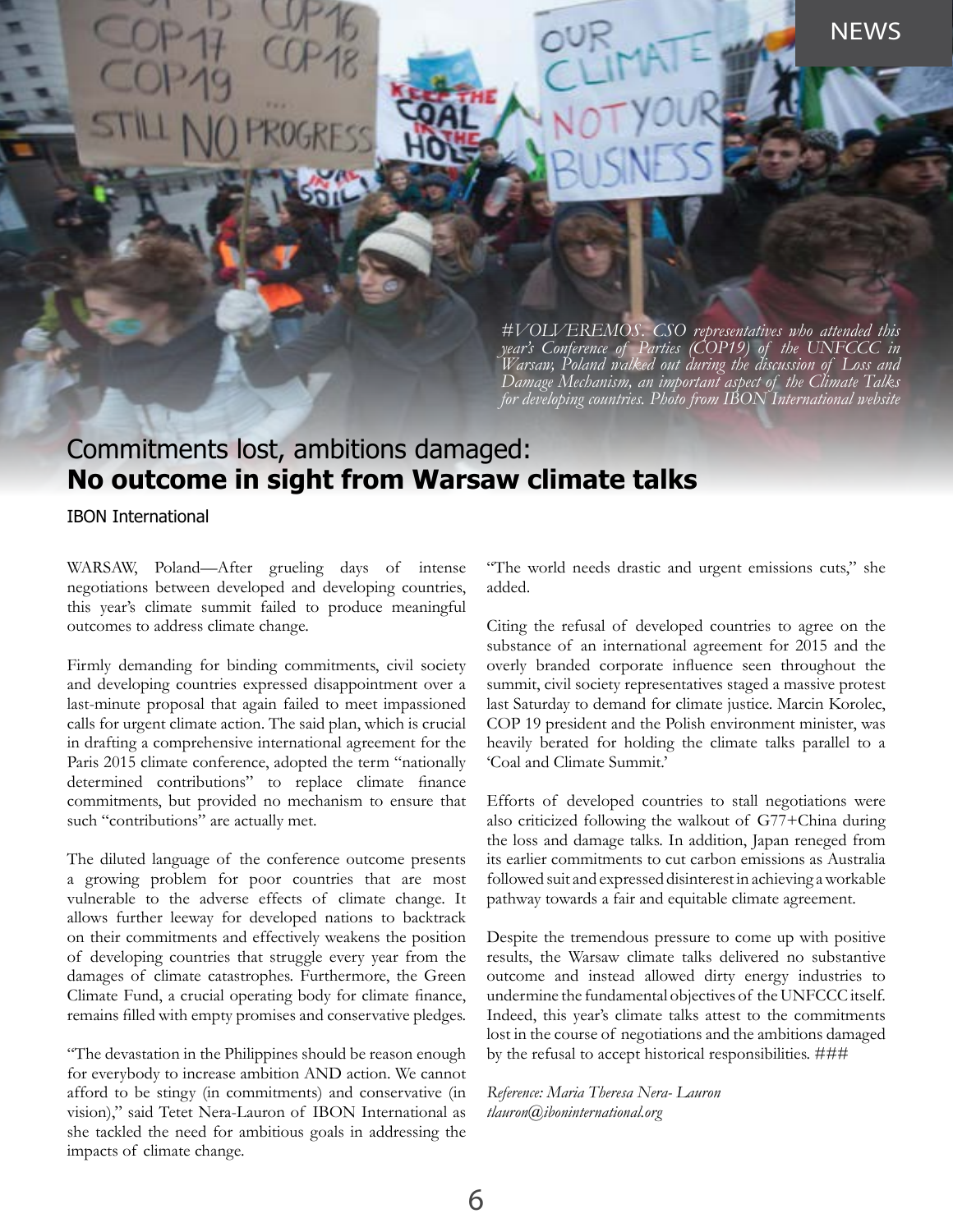*Women say no to WTO during the People's March against the WTO in Bali, Indonesia. Photo from APWLD*

Stop the Corporate Wa on the PC NOV

## **The Bali Package is a bad deal for women**

Asia Pacific Forum on Women, Law and Development | www.apwld.org

We, women coming from different countries in the Asia Pacific region gathered here in Bali, Indonesia on the occasion of the 9th Ministerial Conference of the WTO, unequivocally declare that the just concluded WTO Bali Package is not a good outcome for women. We insist any WTO deal is a bad deal.

*...the WTO can never deliver justice as it is premised on the pernicious idea that the world needs increased consumption and production that profits multinationals.* 

Since its formation, women have resisted the WTO because it channels wealth and power away from poor women and gives it to foreign governments, corporations and domestic elite. We have opposed it because it triggers land grabbing, forced evictions, exploitative labour migration, reduces food sovereignty and robs women of their livelihoods. The Bali Package breathes new life into a dying institution.

Once again the WTO ignored civil society concerns that labour rights violations, climate change, food insecurity, land-grabbing and most critically – the deepening chasm of wealth inequalities, between rich countries and poor countries, between an obscenely rich elite and the poor and between men and women are exacerbated, rather than assisted by the WTO.

The subsidies as contained in the Public Stockholding for Food Security Purposes Agreement will not reach small and marginalised farmers, and will only continue to serve the interests of large scale and corporate farmers who control local production and distribution of food. There is no guarantee that cheap food will be made available to populations living in poverty. Moreover with the Peace Clause and the burdensome reporting requirement, developing and least developing countries expose themselves to future litigation, fines and further incursion on

pro-poor policy making. The package for the least developed countries (LDCs) consisting of Duty Free and Quota Free Market Access will not trade the products of local producers but will promote multi-national corporations' interests to penetrate and monopolise local markets.

And while we endorse the principle that governments should have the autonomous power to manage their own food security policies, without threats and bullying from other countries, we don't think this should be gained in a trade deal that opens up markets through increased 'trade facilitation'. Trade facilitation is said to cut red tape, but it instead cuts poor traders out of people to people cross border trading and forces governments to re-direct funds into corporate subsidies of trade facilitation and corporate infrastructure. The digitalisation of trade does not help small scale women farmers who cross borders with their local produce, it hinders them. It simply makes trade more elitist, more designed to accommodate access to multi-nationals who will displace local producers and local markets.

Trade can be a way of empowering local economies and strengthen women's economic autonomy. But we maintain that the WTO can never deliver justice as it is premised on the pernicious idea that the world needs increased consumption and production that profits multi-nationals. Instead women demand people centered trade where local communities and elected and people centered governments have sovereignty over their own economies.

*For endorsements, please contact the APWLD Secretariat at apwld@apwld.org*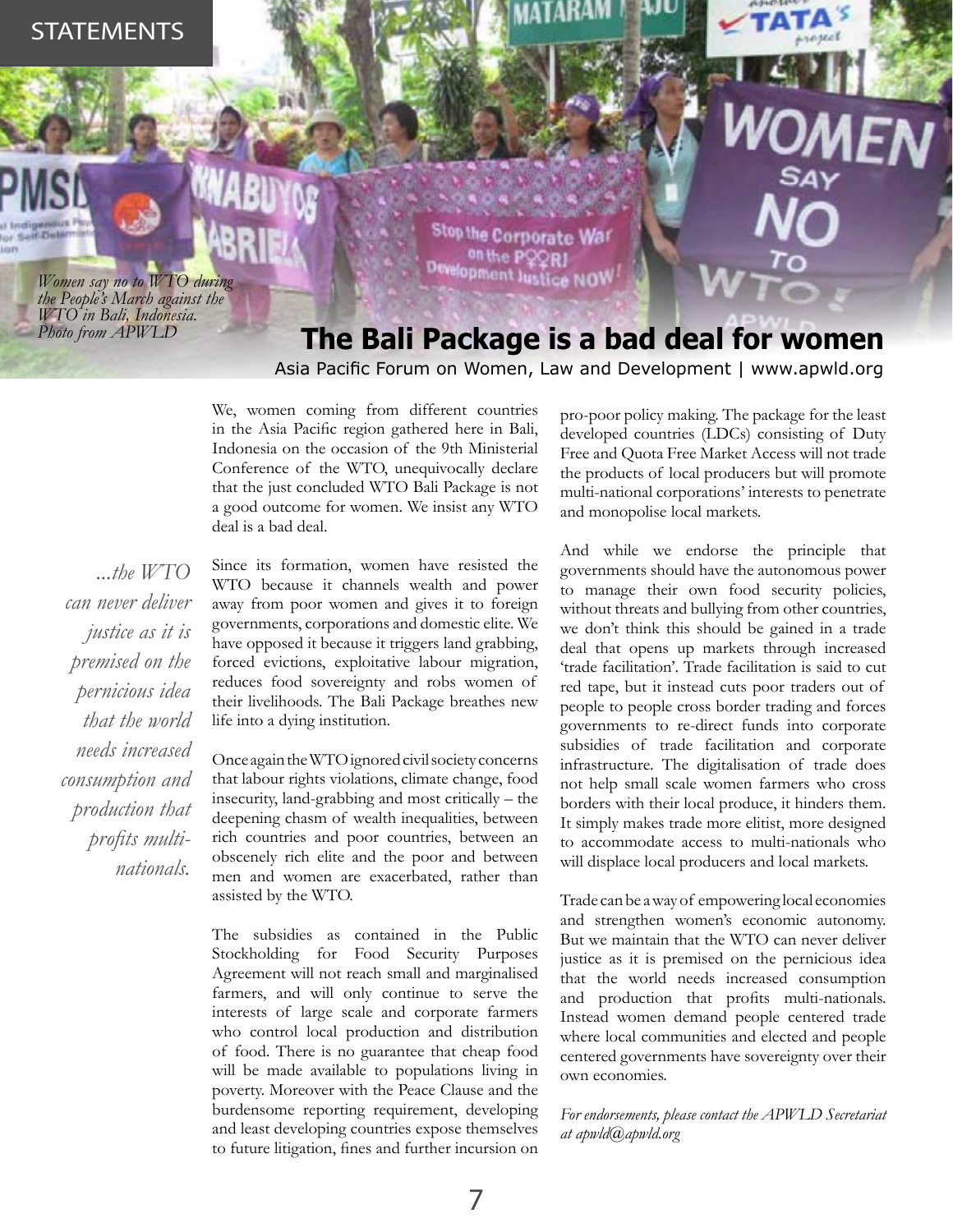

BALI, Indonesia-- Until today, the WTO remains as one of the most important mechanisms of the global monopoly capital in advancing neoliberal trade. After almost two decades since its establishment, the WTO's legacy is the plunder of the world's resources by rich countries and their corporations through unequal trade agreements that enabled them to capture the markets of poor countries, access cheap raw materials and exploit neocolonial labor. Poor countries were made to lower or completely remove protective barriers such as tariffs, import bans, quotas, and other restrictions particularly on agriculture, services, and industrial goods. While hammering for the further opening of economies, developed countries fiercely protected their own through pushing for trade agreements on intellectual property and phytosanitary measures and also by implementing high domestic subsidies for their products.

Due to the unequal and undemocratic nature of the WTO, the Doha Round which supposedly will address the development needs of poor countries was used by developed countries to expand trade liberalization in the areas of investments, government procurement, and competition policies. Contentious proposals and massive protests from the people drove the Doha negotiations to a deadlock for the past 12 years. However, the pursuit of the corporate agenda did not stop. Bilateral and regional free trade agreements (FTAs) became new highways for securing concessions and required poor countries to implement liberalization policies which strip them of hard-won protection measures under the existing WTO rules.

Decades of implementing WTO policies and FTAs under the banner of free trade has not delivered the development needed by the people. Instead, these policies and agreements pushed people deeper into poverty and dependence. Neoliberal policies increased unfair competition for natural resources between agri-corporate giants and small peasants, magnified threats of evictions of small holders, led to fluctuations in crop price in the

global market, resulted into hike in costs of inputs for production. Far from addressing hunger, the AoA facilitated the destruction of the already backward and underdeveloped local agriculture of developing countries. The deluge of cheaper subsidized food imports particularly from the United States (US), Canada, and European Union (EU) destroyed the already backward rural food systems and worsened the poverty of small agricultural producers.

The incipient national industries of poor countries likewise did not survive the intense competition from the large amounts of imports and foreign investments. The resulting destruction of local economies, job losses, ultra-low wages and chronic poverty push millions of workers and their families to become migrant workers. The WTO through its neoliberal agenda delivers fatter profit margins to big capital by privatizing the deployment of migrant workers and cornering the lucrative remittance market, enriching predatory recruitment agencies and banks while ignoring attendant violations of migrant human rights such as trafficking, overcharging of fees, forced labor and criminalization of undocumented migrants. Oppressive social structures that undermine women's rights and welfare are further strengthened by neoliberal trade. The destruction of local economies, the intense competition for natural resources and jobs increased the landlessness of women and forced many of them to accept low-paying jobs in sub-human conditions to feed their families. The privatization of social services and offering them up for grabs by TNCs has negatively impacted women's access to education, water, health, and other vital services.

Investment liberalization and the entry of foreign extractive industries such as logging, mining, and even energy companies have invaded indigenous people's territories. Land grabbing and incursion of foreign investors in their territories worsen the marginalization IPs whose right to selfdetermination, self-determined sustainable development, and collective rights as indigenous

*Decades of implementing WTO policies and FTAs under the banner of free trade has not delivered the development needed by the people. Instead, these policies and agreements pushed people deeper into poverty and dependence.*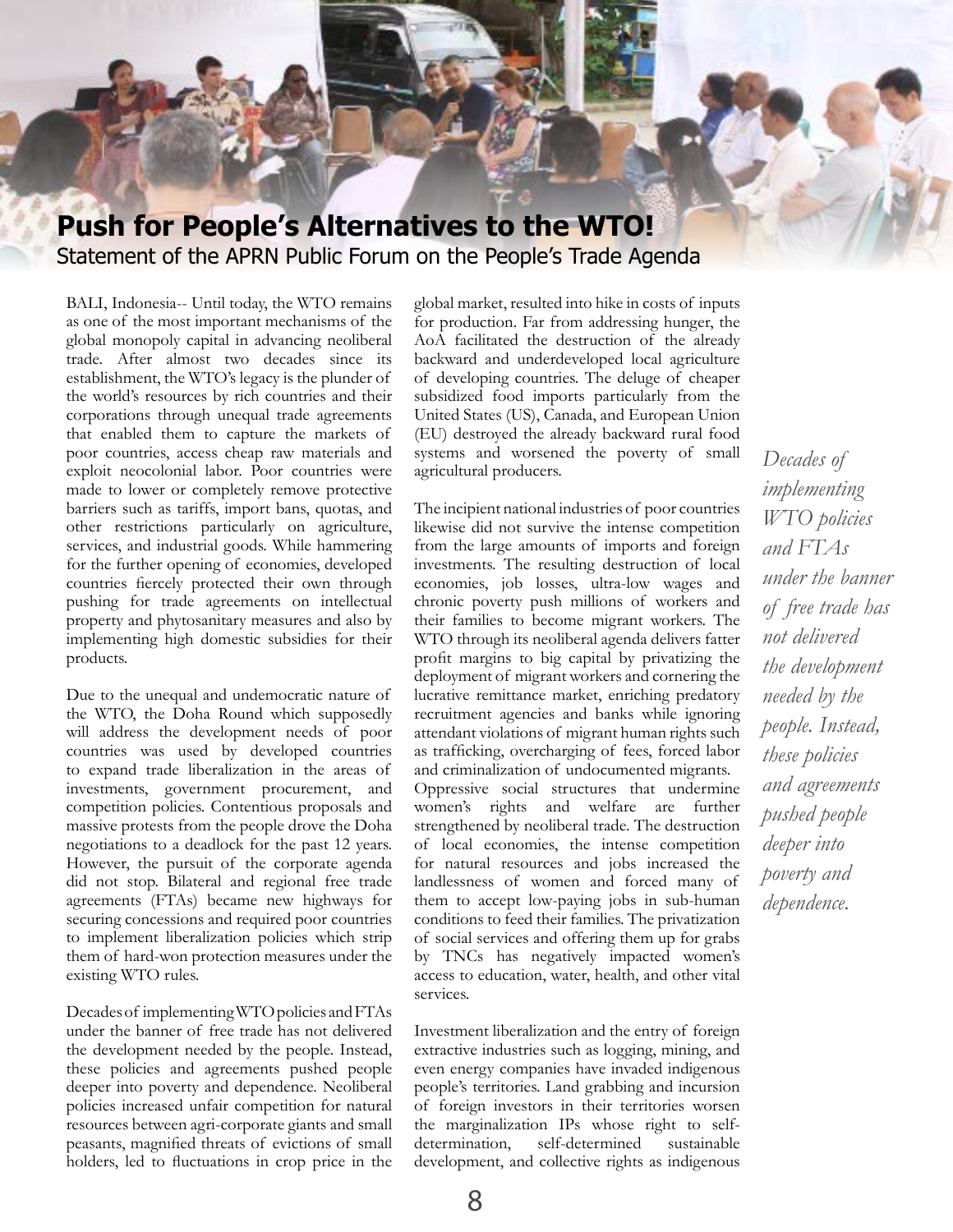peoples their traditional lands, territories and resources are violated.

The liberalization of finance has promoted a global financial market that dominates over the real economy, foments greed and is incapable of supporting needed long term investment in socially and ecologically sustainable production.

The lingering and worsening multiple crises compels global monopoly capital to 'salvage' the WTO in its 9th Ministerial Conference (MC9) on December 2013 in Bali, Indonesia. However, solutions being offered by the neoliberalizers are more of the same. The Bali Package and the post-Bali agenda being pushed in the MC9 are calling for more liberalization in all areas of trade including information technology, environmental goods and services, government procurement, and movement of migrant workers. The recent developments in the negotiations over trade facilitation and agriculture bear evidence to the influence and arm twisting done by developed countries to promote their agenda.

The massive poverty and maldevelopment that resulted from the two decades of trade liberalization are enough proof that WTO will not deliver genuine, sustainable development. The WTO should be junked and replaced by a multilateral trading system that will ensure development justice. Building on the Bandung principles and past declarations of visions for alternatives, governments must adopt a new trade regime based on the following principles that will promote people's development:

1. Respect and uphold genuine democratic processes and ensure democratic participation of marginalized groups, i.e. women, peasants, fishers, workers, indigenous people: groups who are shut out in the current undemocratic and secretive WTO process but bear most of the burdens of unbridled liberalization. People's collective voices should count in planning and implementing development strategies.

2. Respect the sovereignty of countries to chart their own development paths, based on local conditions. For example, policy space must be available to countries to adopt economic development and other domestic policies that promotes human rights, welfare, sustainable development, and the economic equality of the people as well as protect the environment and respect cultural diversity.

3. Provide domestic jobs and ensure the rights of workers, both local and migrant, to humane

working conditions, just wages, freedom of organization, collective actions, gender justice and universal social protection.

4. Ensure access to science and technology as well as access to social services including clean water, public health services, life-saving medicines among others.

5. Promotes alternative forms of regional integration that aim to achieve complementarity and solidarity between countries to satisfy the needs of their population in a much more rational and efficient way.

6. Regulate the financial sector to ensure sustainability and resiliency against financial crisis and reorient it towards the satisfaction of the development needs of the people.

All over the world and at different levels, people are pushing back against the corporate agenda not only by opposing neoliberal policies with street protests and collective actions against corporate intrusions but also with solutions on the ground, proving that there are alternatives after all.

Although highly constrained by the dominant capitalist system, fair trade practices applied in grassroots initiatives on people-to-people trade arrangements in order to facilitate exports from developing countries to industrialized countries at fair prices are very positive when they provide training and technology transfer, foster community development on democratic terms, and the development of long-term relationships of international solidarity.

The Bolivarian Alternative for the Americas (ALBA), on the other hand, is an example of an existing multilateral trade regime, built on principles opposite to those of the WTO. ALBA wishes to consolidate regional economic integration based on a vision of social welfare; bartering and mutual economic aid aimed at rapid achievement of economic redistribution, social justice and economic development goals.

System change is needed. The corporatecentered global economic system implemented by the WTO and similar economic agreements must end. CSOs must continue pushing their governments to resist unfair trade agreements. Existing alternatives both at the community and international levels show that another trade regime, pursuing people's development for a sustainable and just world, is possible and worth struggling for. ###

*System change is needed. The corporate-centered global economic system implemented by the WTO and similar economic agreements must end. CSOs must continue pushing their governments to resist unfair trade agreements.*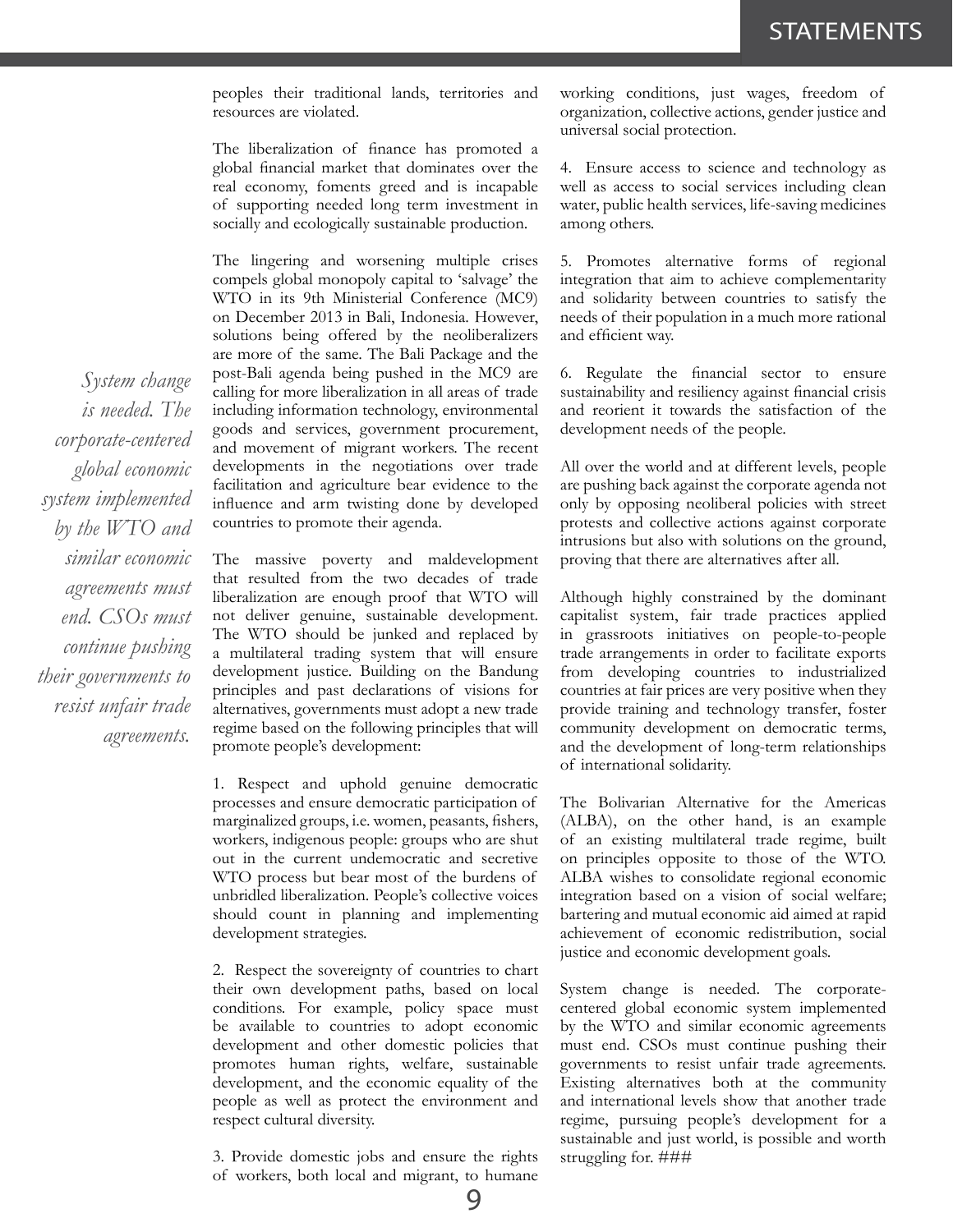## **Development Justice Now! Junk WTO!** Declaration of the Peoples' Global Camp

We, representatives of people's organizations, social movements and political forces come together in the People's Global Camp (PGC) in Denpasar, Bali on December 3-6, 2013 to collectively expose, resist and call to junk the renewed neoliberal offensives of the World Trade Organization.

We bring the experiences of struggles from Australia, Bangladesh, Cambodia, Fiji, Germany, Hong Kong, India, Indonesia, Japan, South Korea, Malaysia, Nepal, Norway, Pakistan, the Philippines, Slovakia, Sri Lanka, Sweden, Switzerland, Taiwan, Thailand, Timor Leste, Vietnam, and the United States, to further advance the people's rights and to affirm our collective resistance against the new round of deception and maneuverings pushed by the WTO in this 9th Ministerial Meeting.

The WTO Bali conference is the latest imperialist effort to revive the failed neoliberal paradigm. As the multiple crises continue to reverberate around the world, impacting the poorest both in developed and developing countries, imperialist powers led by the US, European Union and Australia are desperately pushing a new wave of neoliberal globalization through the so-called 'Bali Package' and on the set of issues identified as the post-Bali agenda.

This round of negotiations is a critical arena for monopoly capitalists to circle around, if not dismantle, the roadblocks to further neo-liberal globalization. As WTO Director-General Roberto Azevêdo puts it, "it is all or nothing now. We must tie the package up once and for all." Imperialists block proposals that ran counter to its interests, and use media to portray India as the culprit for preventing consensus on the Bali Package, although the India-led G33 proposal does not respond to the demands for food sovereignty.

The Bali Package further brings down barriers to liberalization, deregulation and privatization while attempting to lull opposition through vague and non-binding measures purportedly supporting Least Developed Countries (LDCs). Even the so-called "Peace Clause" is a pitiful trade-off as it is only temporary, and comes with difficult conditions to actually provide any protection at all for developing countries.

But even if the WTO fails to deliver on the Bali agenda, monopoly capitalism will find other, more insidious ways to advance their neoliberal agenda through bilateral and regionally negotiated trade agreements.

Neoliberal globalization, imposed through neocolonial dictates or outright coercion, opens the natural and human resources of countries to plunder, and precludes self-reliant and sustainable economic development responsive to the peoples' interests. Rather than mitigate the effects of the global capitalist crisis, the neoliberal regime aggravates the severe impoverishment, exploitation, displacement and repression of the working classes and the rest of the people.

Everywhere, workers face depressed wages and erosion of labor rights, peasants are driven out of their lands, Indigenous Peoples' customs, practices, rights to land, territories, resources and self-determination is violated, fisherfolks lose the riches of the seas and their livelihood, women and children suffer rampant oppression in all spheres and become more vulnerable to violence, youth are denied access to education and jobs, urban poor communities suffer from massive unemployment and are demolished with residents forcibly evicted from their homes and deprived of livelihood, many people are deprived of the basic social services like health, for example people living with HIV/AIDS accessing medicine; and even the middle class are driven into poverty. Tens of millions have been forced by desperation to find work overseas and be treated as commodities and modern-day slaves.

From Seattle, to Hong Kong and now in Bali, people's movements have consistently resisted neoliberal globalization's attacks on people's rights through militant struggle. We asserted the principles of sovereignty, human rights and justice to counter attempts to defend the system that favors monopoly capitalists and the local exploiting classes in our countries.

We in the Peoples' Global Camp, uphold the Bandung principles on international relations based on human rights, solidarity, equalityand cooperation set sixty years ago. The Asia-Africa Conference of 1955 in Bandung, Indonesia rejected attempts by major powers to deny the independence of other nations through colonial and neocolonial means or by fostering various forms of dependence. The Bandung Declaration reflects the people's aspirations for genuine socioeconomic development as the material basis for national sovereignty.

 We, participants of the Peoples Global Camp, call for a just framework for trade and development that is geared towards the realization of peoples' economic, political, social, and cultural well-being.

10

*Photo from Indonesian People's Alliance*

*Rather than mitigate the effects of the global capitalist crisis, the neoliberal regime aggravates the severe impoverishment, exploitation, displacement and repression of the working classes and the rest of the people.*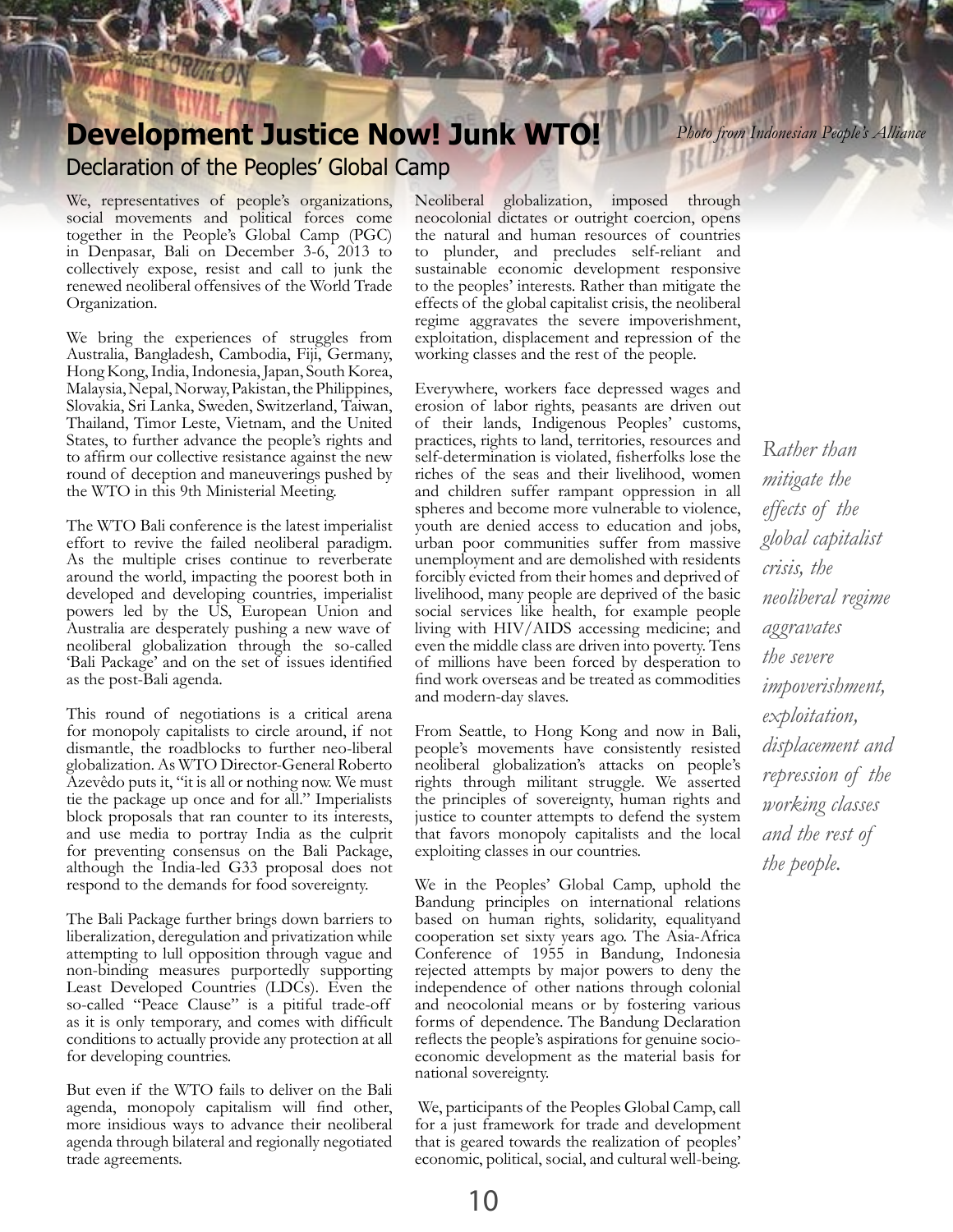Grassroots organizations and peoples' movements across the world representing those suffering from the unjust trade system set up by the WTO have called for the complete rejection of the WTO and its promotion of trade liberalization and the neoliberal agenda.

We have had enough of misleading platitudes and false solutions. The WTO is not the answer to address the multiple crises caused and aggravated by neoliberal globalization. Towards our goal for a system change and sustainable development for all, there is no other just, right and immediate call but to JUNK WTO!

Trade and genuine sustainable development for the people and the planet, not for corporate profits!

## **Development justice NOW!**

## **APMM Statement on International Migrants' Day 2013**

This year marks a virtual watershed in global policymaking, with a series of international meetings such as UN High-level Dialogue on Migration and Development (UN HLDM), the World Trade Organization (WTO) Ninth Ministerial Conference (MC9) and the Trans-Pacific Partnership (TPP) negotiations occurring within the final quarter of 2013. The outcomes in all three meetings are not encouraging, and neither will be the upcoming Global Forum on Migration and Development (GFMD) slated for May 2014.

The UN HLDM set the tone for this series of regressive responses by international policymakers to profound socio-economic problems besetting the majority of the world' population. To the demands of migrant organizations that the migration discourse be shifted to a rightsbased approach, the UN HLDM responded by reaffirming the validity of the "migration for development" orientation and the GFMD's role in promoting it. This amounts to a virtual slap in the face for millions of migrant workers who have wanted an end to their tribulations abroad and to more humane conditions in their employment destinations. The profit motive is more paramount than ever in the world of migration, and big corporations rule even in the hallowed halls of UN headquarters in New York.

Migrants also joined people's protests in Bali against the WTO's 9th Ministerial, denouncing the organization for exacerbating underdevelopment in sending countries that serves as a push factor in forced labor migration and calling for its dismantling. The developed countries under US leadership responded by clinching a "historic" midnight deal on trade facilitation, agriculture and LDCs – the so-called Bali Package that served as a last-ditch effort by neoliberal globalization to salvage the waning viability of the WTO as a multilateral trade negotiation platform. Rather than reducing the pressure on push factors to migration, the MC9 has resulted in the opposite – and forced labor migration is now expected to increase due to this renewed offensive by neoliberalism, which is certain to widen the inequitable distribution of the world's wealth and worsen underdevelopment in sending countries.

As a related concern, the TPP currently being negotiated in Singapore is bound to corner global trade for US corporate interests and provoke wars in the Asia Pacific, especially against the extension of China's economic reach. This multilateral deal, dubbed the "Mother of All Free Trade Agreements", will have the effect of reinforcing the impact of the WTO in undermining Third World economies and therefore boosting the push factors of forced labor migration.

While these outcomes amount to a "triple whammy" for migrants and other marginalized sectors that have been campaigning vigorously against these global meetings since early this year, there is a silver lining in the whole equation. These corporate maneuvers serve as practical proof for grassroots organizations on the folly of expecting paradigm shifts to come from the status quo – as developed country governments and their client states constantly collude while paying lip-service to human rights in order to rejuvenate neoliberal globalization's failed agenda. The appalling callousness with which these intergovernmental talk-shops have ignored or rejected demands from below speaks volumes on the duplicity of capital-led initiatives, and shows people's movements everywhere the importance of relying on their own organized strength for effecting the kind of changes they want.

As grassroots migrant organizations all over the world commemorate 2013's International Migrants' Day, the way forward for our common advocacy has never been clearer: we will end forced labor migration by mobilizing in the millions to support people's development at home, even as we promote and defend our human rights abroad. We march towards this goal with or without the approval of the status quo, for a future where migration becomes truly a matter of choice and not of desperation. # ##

*..we will end forced labor migration by mobilizing in the millions to support people's development at home, even as we promote and defend our human rights abroad.*